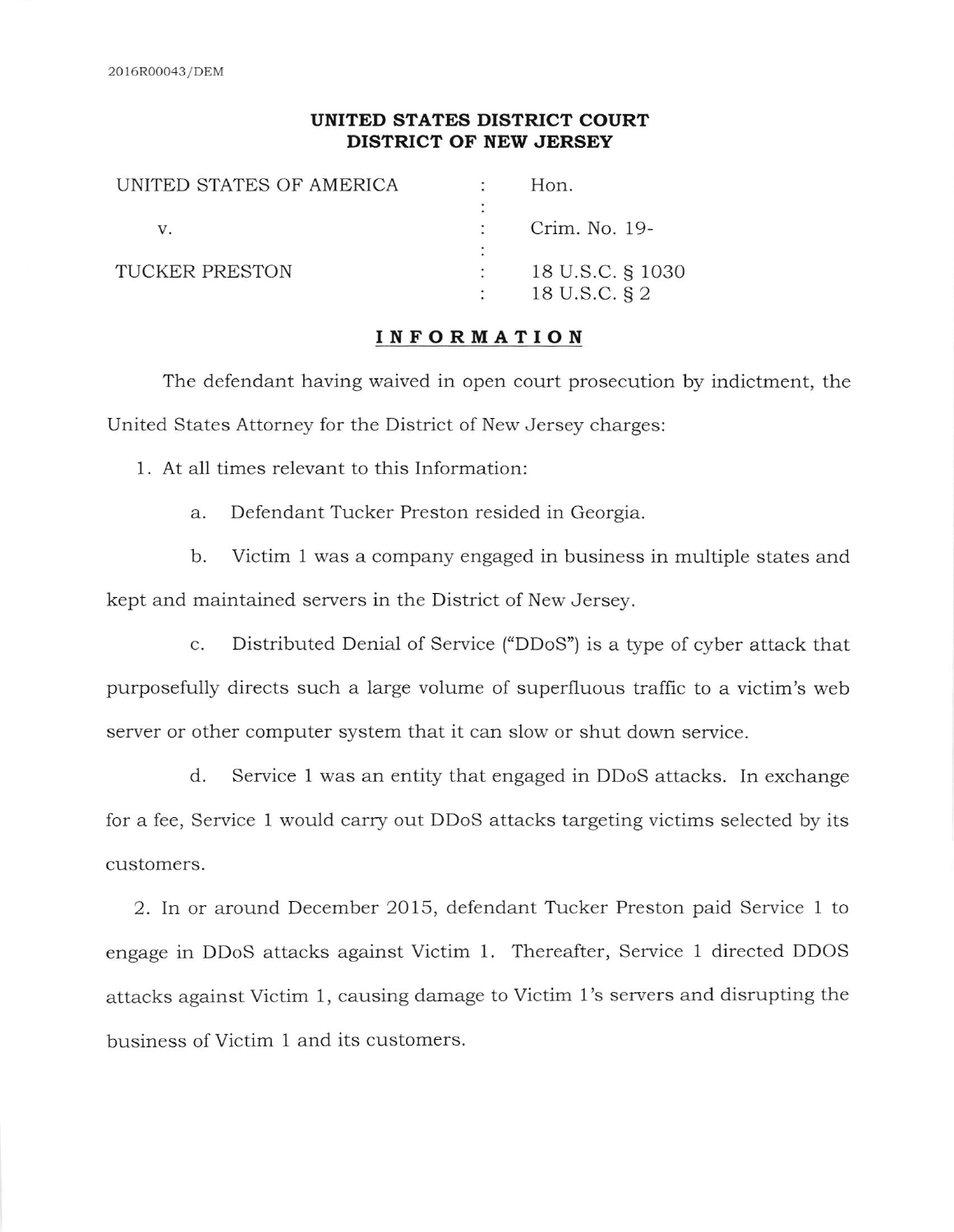3. From in or around December 2015, through in or around February 2016, in the District of New Jersey and elsewhere, the defendant,

### TUCKER PRESTON,

knowingly caused the transmission of a program, information, code, and command, and as a result of such conduct, intentionally caused damage without authorization to protected computers of Victim 1, and caused loss to 1 or more persons during a 1-year period affecting protected computers aggregating at least \$5,ooo in value.

In violation of Title 18, United States Code, Sections  $1030(a)(5)(A)$ ,  $(c)(4)(B)(i)$ and 2.

Crane Companito

CRAIG **darpentro** United States Attorney